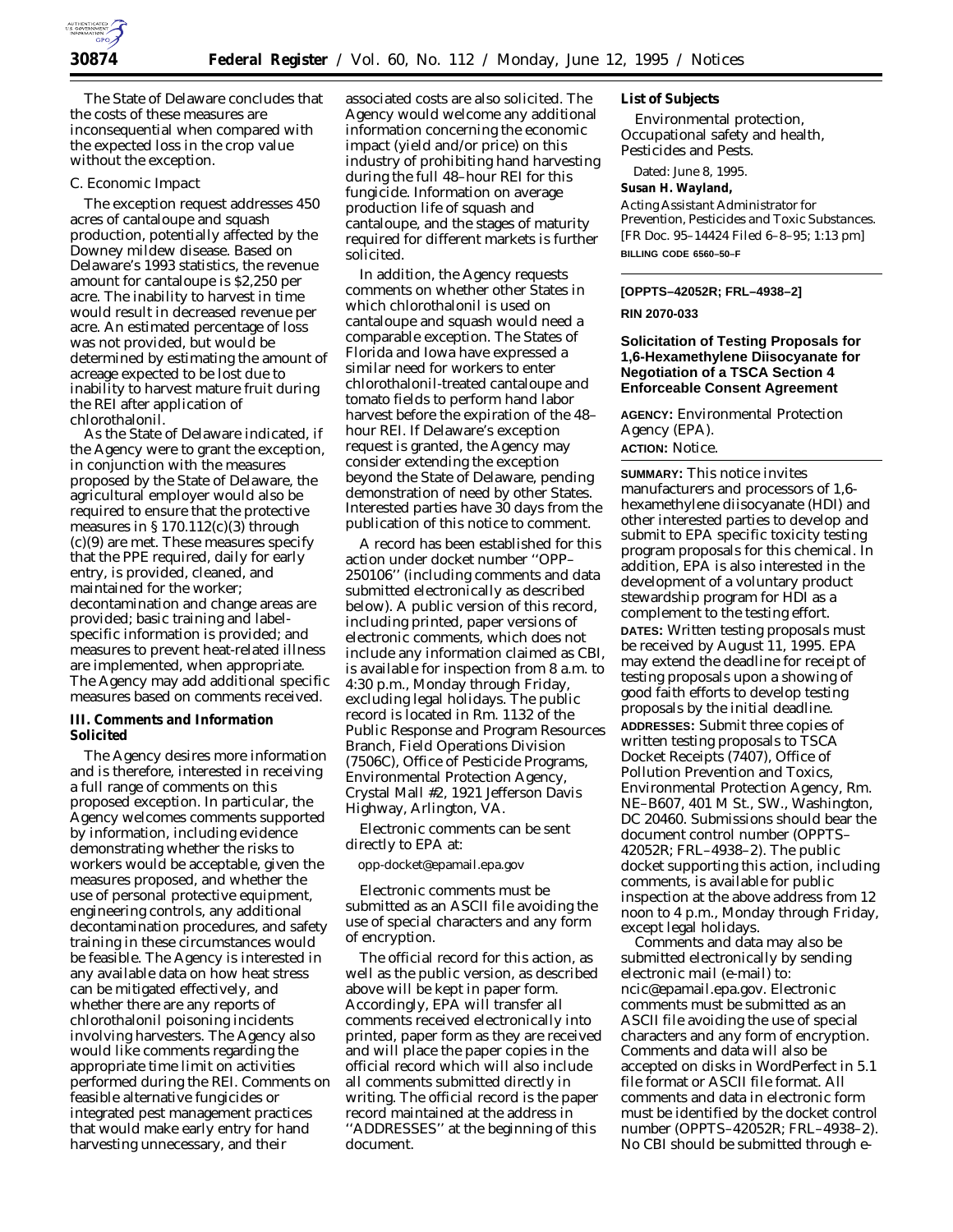mail. Electronic comments on this notice may be filed online at many Federal Depository Libraries. Additional information on electronic submissions can be found in Unit II of this document.

**FOR FURTHER INFORMATION CONTACT:** Susan B. Hazen, Director,

Environmental Assistance Division (7408), Rm. E543B, 401 M St., SW., Washington, DC 20460, (202) 554-1404, TDD (202) 554-0551. For specific information regarding this action or related activities, contact Keith Cronin, Project Manager, Chemical Testing and Information Branch (7405), Rm. E201E, 401 M St., SW., Washington, DC 20460, (202) 260-8157.

#### **SUPPLEMENTARY INFORMATION:**

### **I. Background**

## *A. Enforceable Consent Agreement Solicitation*

One, 6-hexamethylene diisocyanate (HDI) is an aliphatic diisocyanate. HDI is used in the manufacture of higher molecular biuret polyisocyanate resins and trimer polyisocyanate resins used in polyurethane paint systems. The production and uses of HDI in polyurethane paint systems results in potential exposures to substantial numbers of workers. The greatest potential for occupational exposures to HDI is in coating application operations, with an estimated 153,000 auto body repair workers having a potential for some exposure to paints containing HDI biuret and trimer. This potential for substantial exposure forms the foundation for the Agency's concern for the potential health risk that may be posed to workers by HDI.

In the **Federal Register** of May 20, 1988 (53 FR 18196), the Interagency Testing Committee (ITC) designated HDI for health effects testing for chronic toxicity, oncogenicity, and reproductive

and developmental effects. EPA responded to the ITC's designation of HDI by issuing a proposed test rule in the **Federal Register** of May 17, 1989 (54 FR 21240), requiring that HDI be tested for oncogenicity, mutagenicity, reproductive toxicity, developmental toxicity, neurotoxicity, pharmacokinetics, and hydrolysis under section 4 of the Toxic Substances Control Act (TSCA) (15 U.S.C. 2603). The proposed rule contains a chemical profile of HDI, a discussion of EPA's TSCA section 4(a) findings, and the proposed test standards and reporting requirements. EPA based its proposal on section  $4(a)(1)(B)$  of TSCA, finding that HDI is produced in substantial quantities and that there is or may be substantial human exposure from its manufacture, processing, and use.

EPA has recently reviewed significant new scientific data developed since publication of the proposed rule in 1989. The new data — which address chronic toxicity, subchronic toxicity, and mutagenicity — significantly affect the final scope of testing needs for this chemical substance. In view of these developments' impact on the scope of needed HDI testing, EPA is considering negotiating an Enforceable Consent Agreement (ECA) as an alternative to finalizing the proposed test rule to acquire the data identified in table 1. In the past, EPA, chemical manufacturers and other interested parties have frequently found that in some circumstances, the ECA process provides a more efficient, more flexible and less resource-intensive means of obtaining needed test data than the rulemaking process.

To be considered for ECA negotiation, testing proposals for HDI should address all data needs identified in table 1. If, after receiving testing proposals, EPA decides to pursue negotiations for HDI, EPA will solicit requests from

individuals and others to be designated interested parties to the negotiation. EPA maintains its authority to require testing for HDI under TSCA section 4 and if negotiations do not produce an ECA, EPA intends to proceed with rulemaking to obtain the needed HDI data. EPA is also interested in receiving indications of interest in product stewardship programs as a compliment to the testing effort. Depending on what can be developed, it may be possible to offset some of the testing identified in this notice.

# *B. Chemical Data Needs*

The ITC designated HDI for health effects testing, including chronic toxicity, oncogenicity, and reproductive and developmental effects on May 20, 1988 (53 FR 18196). EPA responded to the ITC's designation of HDI by issuing a proposed test rule in the **Federal Register** of May 17, 1989 (54 FR 21240), which would require that HDI be tested for oncogenicity, mutagenicity, reproductive toxicity, developmental toxicity, neurotoxicity, pharmacokinetics, and hydrolysis. The proposed rule contained a chemical profile of HDI, a discussion of EPA's TSCA section 4(a) findings, and the proposed test standards and reporting requirements. EPA based its proposal on section  $4(a)(1)(B)$  of TSCA, finding that HDI is produced in substantial quantities and that there is or may be substantial human exposure from its manufacture, processing, and use.

EPA has reviewed new significant scientific data developed since publication of the proposed rule in 1989. The new data addressed chronic toxicity and subchronic toxicity which impacts the final scope of testing needs for this chemical substance. EPA believes the testing identified in table 1 is both appropriate and needed for HDI.

| TABLE 1.-Proposed Testing and Test Standards For HDI |  |
|------------------------------------------------------|--|
|------------------------------------------------------|--|

| Description of Tests | Species                      | Exposure<br>Route    | Test Dura-<br>tion | Guideline/Notes                                                                 |
|----------------------|------------------------------|----------------------|--------------------|---------------------------------------------------------------------------------|
|                      | 1 species other<br>than rat. | Inhalation $\dots$ . | 2 years            | 40 CFR 798.3300                                                                 |
|                      | 1 species                    | Inhalation           | 2 generation       | 40 CFR 798.4700 as proposed for revi-<br>sion (59 FR 42272, August 17,<br>1994) |
|                      | 2 species                    | Inhalation           |                    | 40 CFR 798.4900 as proposed for revi-<br>sion (59 FR 42272, August 17,<br>1994) |
|                      | 1 species    Inhalation      |                      |                    | 1991 Neurotoxicity Testing Guidelines                                           |
|                      | 1 species                    | Inhalation           | 90 days            | 1991 Neurotoxicity Testing Guidelines                                           |
|                      | NA                           |                      | NA                 | 40 CFR 798.5300                                                                 |
|                      | NA                           | NA                   | NA ……………           | 40 CFR 798,5265                                                                 |
|                      | NA                           | NA                   | NA                 | 40 CFR 798.5385                                                                 |
|                      |                              | NA                   | NA                 | Holdren, et al.                                                                 |